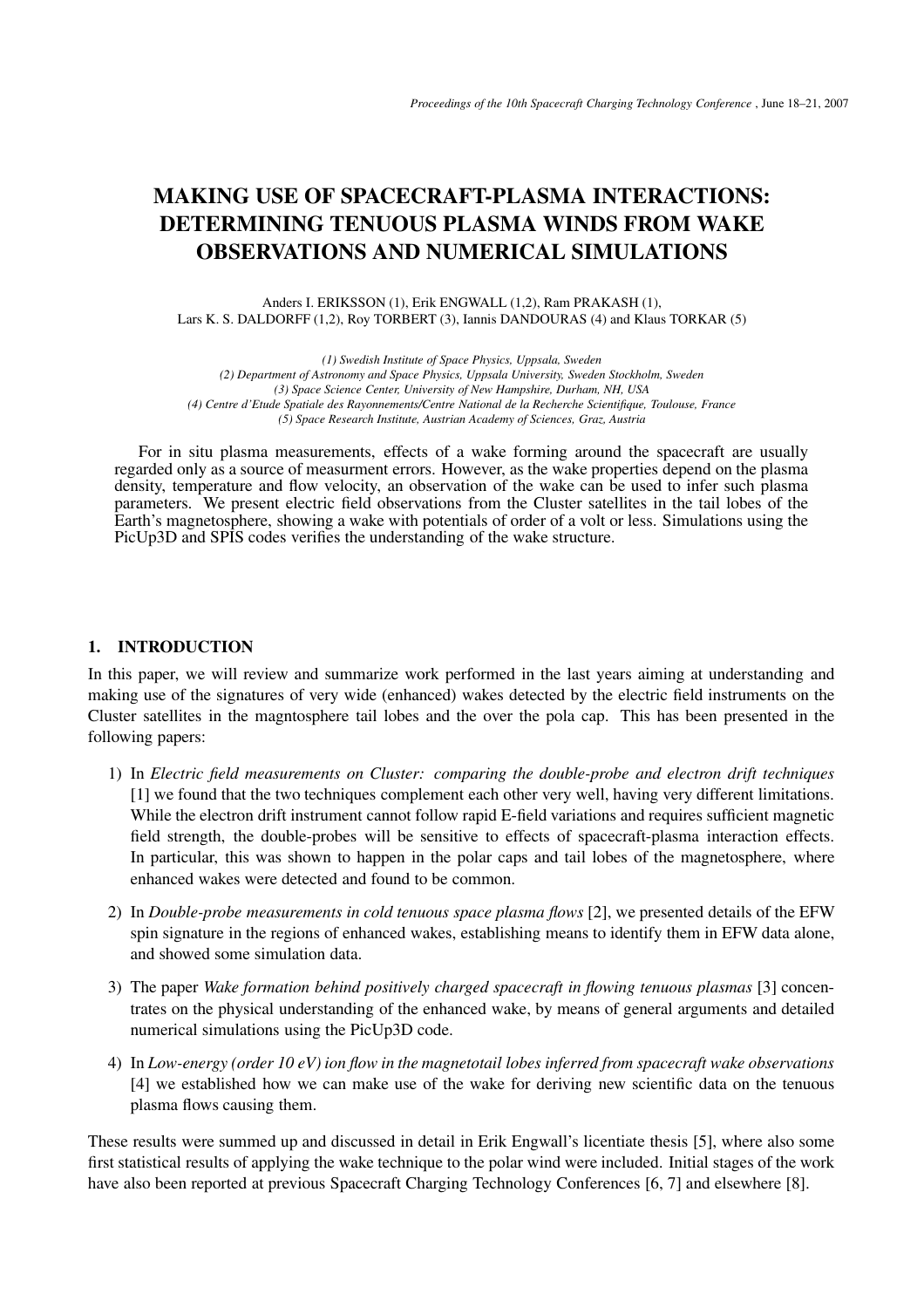In this report, we summarize the results from these papers, adding some material on recent and ongoing simulation efforts. After briefly discussing the instrumentation in Section 2, we consider the data signatures of the enhanced wakes in Section 3. Simulations are presented in Section 4, and the use of the data for polar wind studies follows in Section 5. We end by summing up the main conclusions in Section 6.

# **2. INSTRUMENTS**

Each of the four Cluster satellites [9] carries two instruments dedicated to electric field measurements: the double-probe Electric Fields and Waves (EFW) instrument, using four spherical electrostatic probes, symetricaly mounted on four wire booms in the spin plane [10, 11, 12], and the Electron Drift Instrument (EDI), emitting a beam of electrons and detecting them upon their return by the magnetic field [13, 14, 15]. EFW directly measures the voltage between the probes, which are kept close to the local plasma potential by use of a bias current, getting the electric field after division by the boom length. The fundamental quantity measured by EDI is the drift step, directly giving the electron gyroradius and finally the electric field when combined with the magnetic field data from the Cluster Flux Gate Magnetometer instrument [16, 17]. In addition, electric fields can often be derived from the velocity moment from the Cluster Ion Spectrometer (CIS) data [18, 19] combined with FGM magnetic field data. The merits and limitations of each technique are discussed in detail in Paper [1].

## **3. POLAR WIND WAKE SIGNATURES IN DATA**

Narrow wake structures seen in the solar wind can easily be identified in the EFW data alone, as reported elsewhere in this volume [20]. The large wakes to be discussed here, enhanced by the high positive potential of the spacecraft, is less conspicuous as it is broader and hence looks like some imperfection of the sinusoidal spin frequency signature of a natural electric field in the plasma. Figure 1 shows one such spin of EFW data [7, Fig. 8]; similar data are also shown in Paper [2]. The EFW data, obtained at 25 samples/s and hence with 100 data points during the 4 s spin period, are shown as blue dots. The electric field measured by EDI is shown as a blue curve. An inferred signal resulting from asymmetric photoemission is shown as a black curve. The green curve is the remnant field, i.e. the part of the measured EFW data not due to neither the natural field seen by EDI nor the signal due to photoemission asymmetries. As will be seen, this field is due to a large wake, and obviously is the dominant signal in the EFW data at this time.

If such data are used to produce spin resolution electric field data by means of sinusoidal fits to the spinning data, as is common practice for double-probe instruments [21], we get a result as illustrated in Figure 2, showing simultaneous spin resolution EFW and EDI data from the Cluster 1 and Cluster 3. The top panels gives the EFW probe-to-spacecraft potential,  $V_{\text{ps}}$  (black), which can be taken as a measure of the negative of the spacecraft potential (the relation between the two quantities is linear, with about a 20% difference between them, as



Fig. 1. Example of full time resolution Cluster EFW data from one probe pair, in the spinning reference frame. Adapted from Paper [2].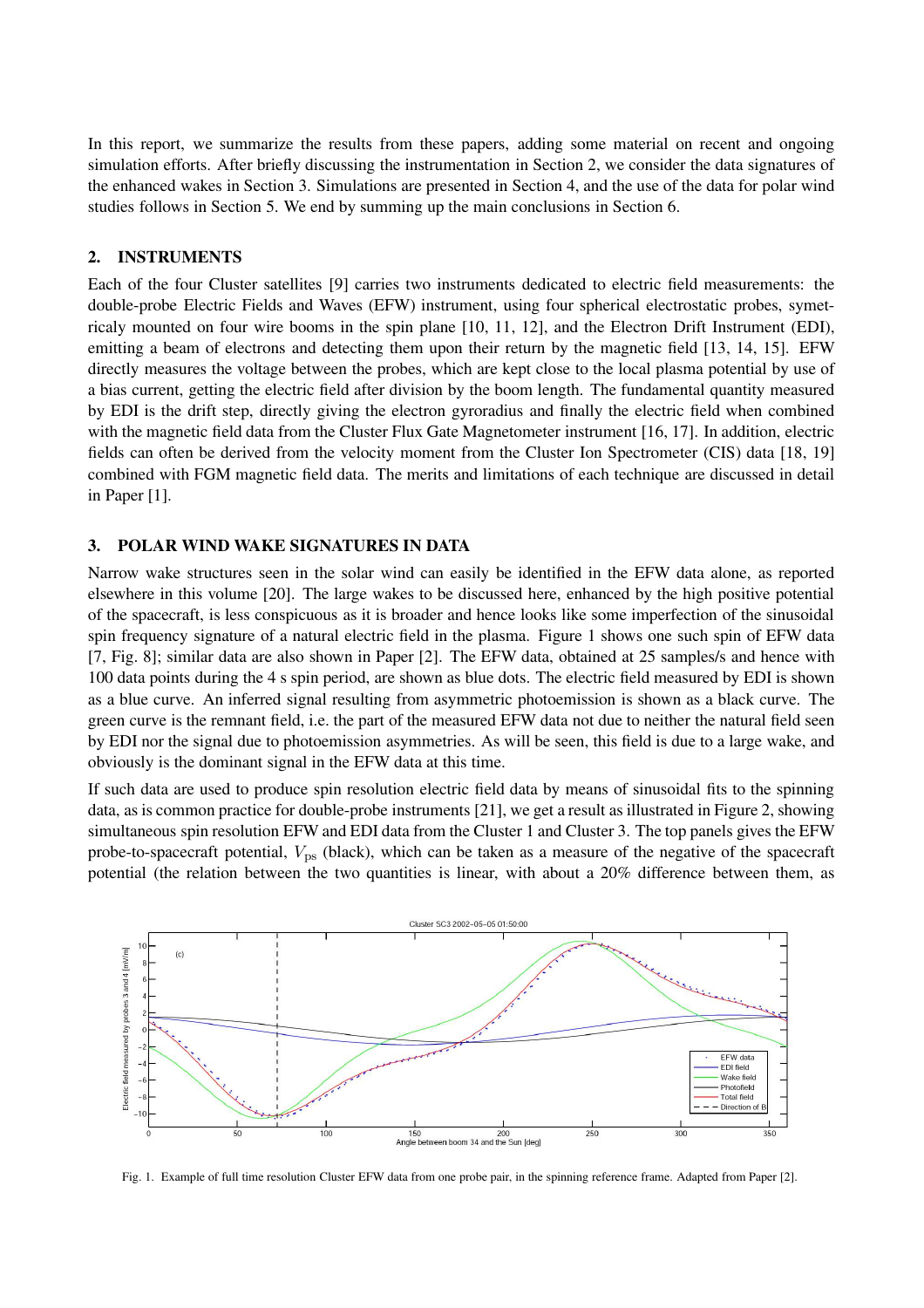

Cluster SC1 2001−02−14 03:30:00 − 05:00:00

Fig. 2. Example of spin-resolution data showing discrepancy between EFW and EDI data.

shown by Cully et al. [22]). The  $V_{\text{ps}}$  voltage also is a useful proxy for the plasma density [23, 24]. The lower panels, for each spacecraft, show the X component of the spin resolution electric field in the GSE coordinate system, red for EFW and blue for EDI. At the start of the interval,  $V_{\text{ps}}$  is around -10 V, corresponding to a spacecraft potential of the same magnitude and opposite sign and a plasma density of several particles per cubic centimetre, and EFW and EDI are in reasonable agreement (blue and red curves). Starting around 1400 s into the plot, and more frequent from 3000 s, intervals of lower density appear, where  $V_{\text{ps}}$  drops to around  $-40$  V, corresponding to densities on the order of 0.1 cm<sup>-3</sup>. At these times, large differences appear between EFW and EDI electric fields. On Cluster 3, the ASPOC artificial spacecraft potential controller is turned on 3250 s into the plot, immediately stabilizing the potential as is obvious from the  $V_{\text{ps}}$  measurement. At this time, the EFW-EDI difference almost disappears, showing that the discrepancy was not related to the low density as such, but rather to the high value of the spacecraft potential. In Section 4, we will show that this behaviour is fully consistent with the EFW-EDI difference being due to a wake forming behind the spacecraft, visible to EFW but not to EDI.

## **4. MODEL AND SIMULATIONS**

Figure 3 shows two sketches of wake formation in different plasma regimes. The upper one shows the narrow wake formed in e.g. ionospheric or solar wind [20] conditions. The sketch leaves out features like Mach cones and wake filling, but illustrates the basic point: the transverse dimensions of the wake are set by the physical size of the spacecraft. Such a wake will be narrow and easily identifiable in the data, as shown for Cluster solar wind measurements elsewhere in this volume [20]. The lower sketch shows the completely different situation arising if the plasma is so tenuous that energy necessary for the ions to reach the spacecraft is much higher than the ion kinetic energy. In these situation, the ions scatter off the potential structure caused by the spacecraft,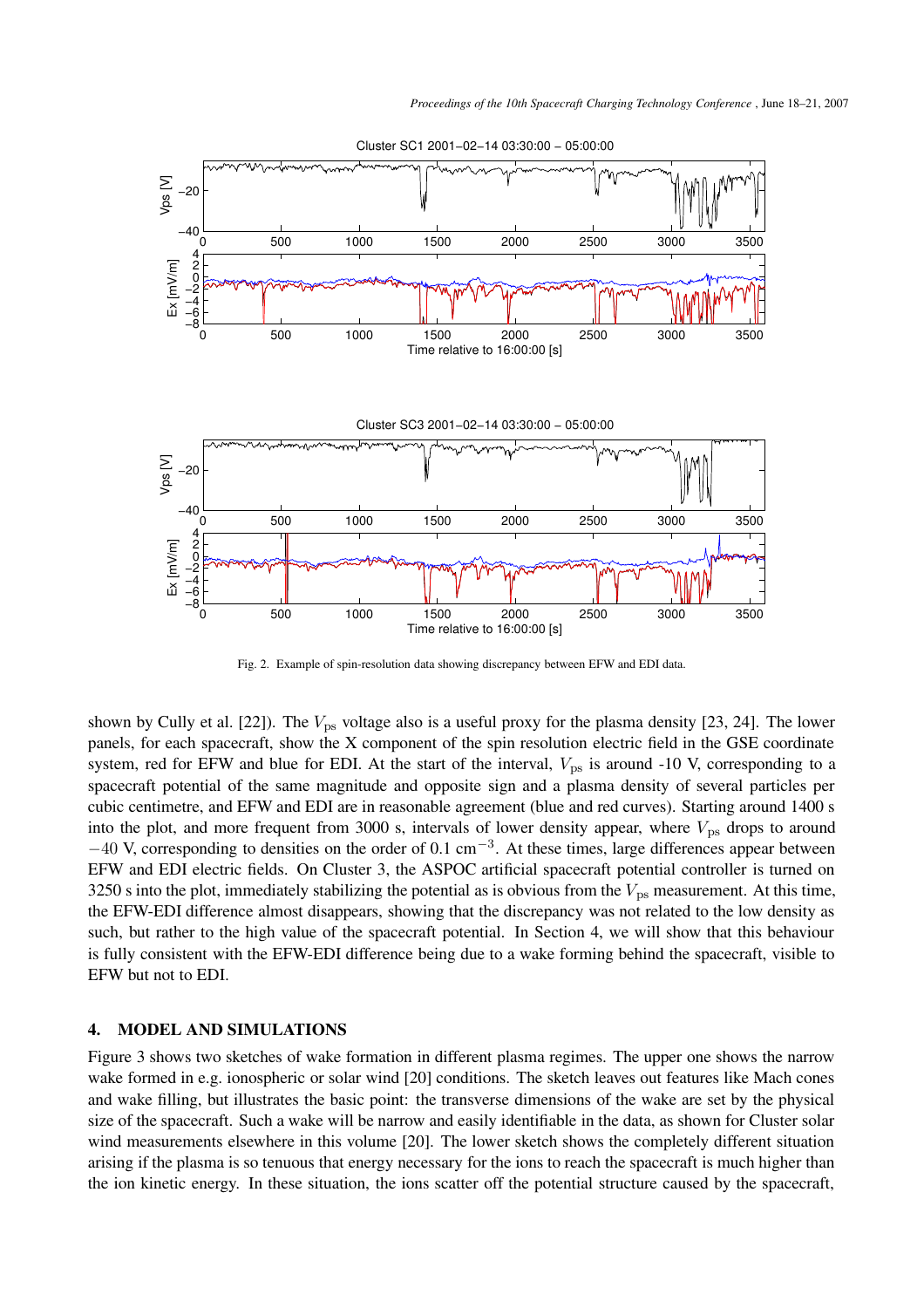

Fig. 3. Sketch of wake formation for different plasma flow regimes. Adapted from Paper [1].

 $[h]$ 

never reaching the satellite itself. The result is a wake of dimensions that can be much above the characteristic physical size of the spacecraft. This is particularly so for the wire booms, whose physical width is only a few millimeters but whose potential field extends for meters.

This of course requires the presence of a flow of ions with flow kinetic energy per charge below the spacecraft potential, and also with thermal energy below the flow energy (as otherwise no wake would form). For spacecraft potentials of a few tens of volts, this translates to energies in eV of lower magnitudes. Do such flows exist? Yes, they do, and in exactly the regions where EFW-EDI differences like those in Figures 1 and 2 are observed. This flow is the polar wind, flowing upward along the geomagnetic field lines from the ionosphere with temperatures of a few eV and flow kinetic energy per particle of a few eV to a few tens of eV [25]. The polar wind has been well mapped at lower altitudes, but less well in the tenuous plasmas encountered outside a few Earth radii geocentric distance because of the obvious problem with the high spacecraft potential stopping the ions from reaching the spacecraft. The best available measurements are from the POLAR satellite, where an artificial plasma source made it possible to bring down the spacecraft potential to a few volts [26, 25].

The wake will charge negatively due to electrons, for whom the flow is subsonic, entering it. When the EFW probes traverse the wake during the spin, they will therefore detect a potential difference that could conceivalbly look like the data seen in Figure 1, which after spin fitting without any cleaning of the data would give results like these shown in Figure 2. This idea is confirmed by the numerical simulations to which we now turn.

For simulations, we have mostly used the particle-in-cell code PicUp3D [27, 28]. PicUp3D uses a fixed rectangular grid, limiting the possibilities for simulating structures like the narrow wire booms carrying the EFW probes. We have therefore started simulations using SPIS [29, 30, 31], also a particle-in-cell code but with more flexible modelling capabilities, and a lot of other features as well. We will not go into details of the simulations here: the reader is refered to Paper [3] and other references to our numerical work [6, 8, 7, 5]. Basically, we have performed two kinds of simulations: with only the spacecraft (no booms), represented as a cube (PicUp3D) or a cylinder (SPIS), or with booms only, represented as a series of points in PicUp3D. We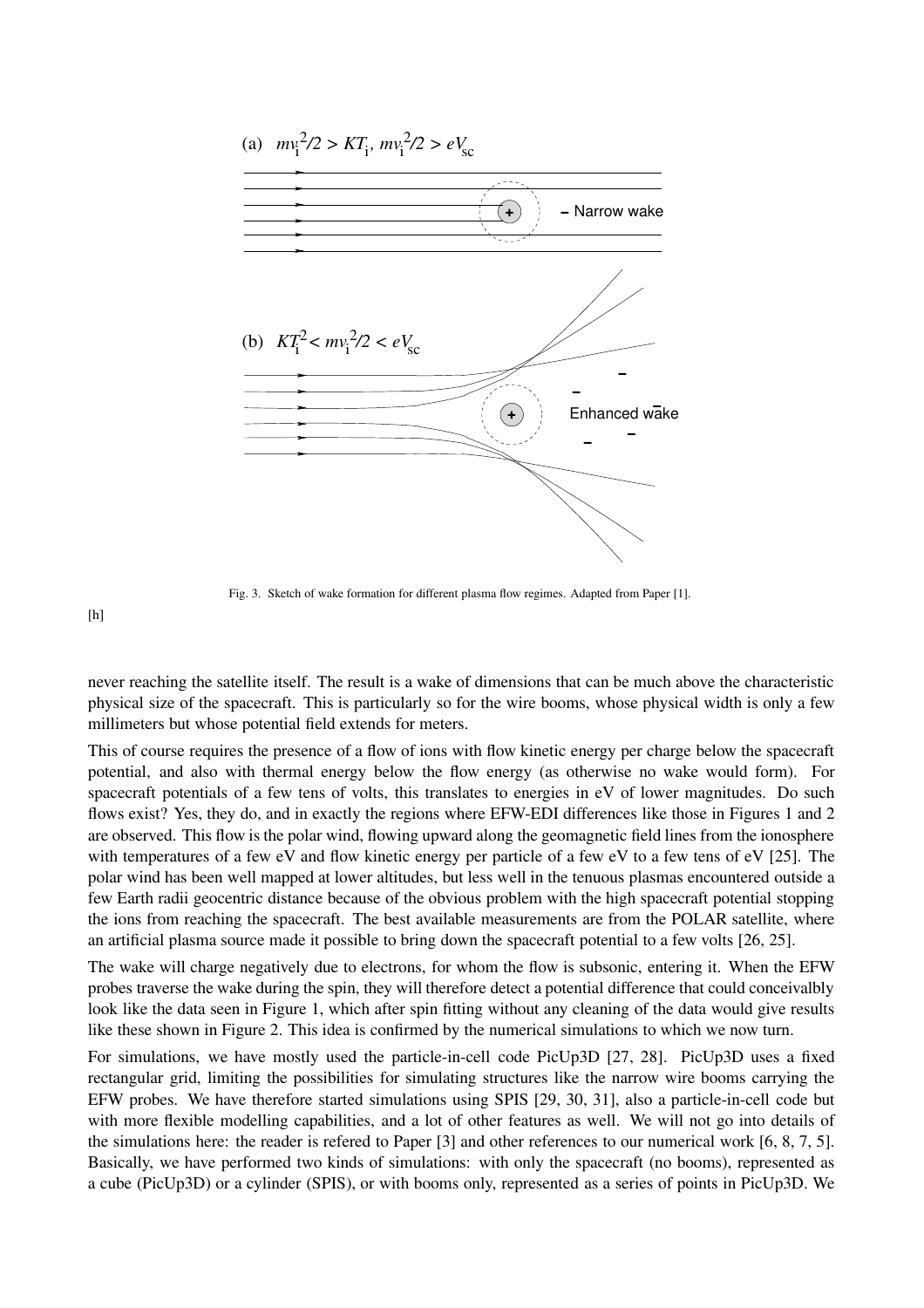*Proceedings of the 10th Spacecraft Charging Technology Conference* , June 18–21, 2007



Fig. 4. SPIS simulation of wake potentials behind the spacecraft, not taking the booms into account. Colour scale is in volts, and the axis length scales are in meters.



Fig. 5. PicUp3D simulation of wake potentials behind the EFW wire booms. Adapted from Paper [3]. The grid resolution is 4 m.

are currently implementing studies of proper cylinders in SPIS. Interestingly, the spacecraft-only and boomonly simulations give quite similar results, though the wake is deeper for the booms only simulations. Figure 4 shows a typical potential pattern from a spacecraft-only simulation, this time using SPIS and with the spacecraft represented as a cube in order to compare to similar PicUp3D results. Figure 5 displays similar results from a PicUp3D simulation run with the EFW booms only. These simulation runs assume all ions are protons, a plasma density of 0.2 cm<sup>-3</sup>, electron and ion temperatures of 2 eV. The ion flow kinetic energy is 10 eV, and the spacecraft and booms are at potential  $+20$  V. Simulations like these verify the general idea of wake formation.

Simulations can also give more details for comparison to actual measurements. Figure 6 shows the signal EFW would detect during a full spin according to several PicUp3D simulations at some different plasma parameters, together with an example of actually measured data. One should here note that the the actual plasma parameters corresponding to the example data are not known to any accuracy: the temperatures for the simulations are simply assumed values. If the simulation was trusted as representative, a comparison of data and simulation could presumably give constraints on the temperatures, for example the  $T_i/T_e$  ratio. However, the simulation used here is a spacecraft-only simulation, and comparison to boom-only simulations suggest that the booms are more important for the wake formation. Reliable boom simulations at varying angle of attack requires use of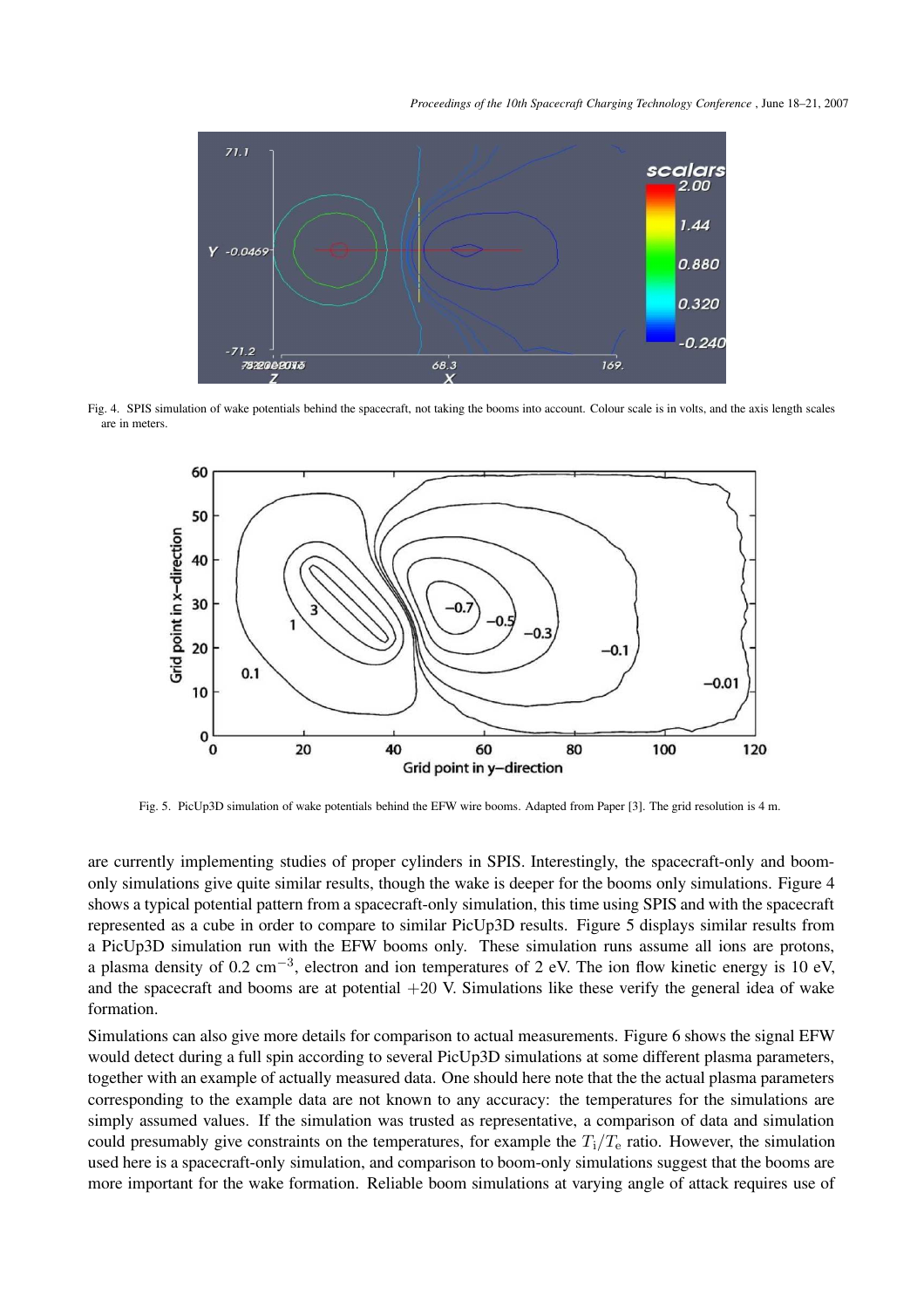SPIS, and we have only started on such simulations at this stage.



Fig. 6. Comparison of simulated (in colour) wake signatures and actual Cluster EFW measurement during one spin. Colours refer to different plasma temperature combinations:  $KT_e = KT_i = 2 eV$  (black),  $KT_e = KT_i = 1 eV$  (blue),  $KT_e = 2 eV$ ,  $KT_i = 1 eV$  (red),  $KT_e = 1 eV$ ,  $KT_i = 2 eV$ (green). Adapted from Paper [3].

#### **5. DERIVING PLASMA FLOW FROM WAKE OBSERVATIONS**

While the simulations show general agreement with the observations, it still remains to verify the identification of the wake mechanism with independent data. This was done in Paper [4], and in the process we developed a scientifically useful method for measuring cold ion flows.

The basis of the method is as follows. EDI reliably measures the plasma drift velocity component perpendicular to the magnetic field, so the velocity of the ions in this direction is known. As magnetization effects will be negligible on the wake length scale, the wake will extend in the direction parallel to the total ion flow, i.e. to the vector sum of its parallel and perpendicular components. The direction of the wake projection in the spin plane is found from the EFW and EDI data, i.e. from the peak of the green curve in Figure 1, and the perpendicular flow component in the spin plane is known from EDI data. From this information, we can reconstruct the ion flow velocity along the magnetic field. The metod, described in more detail in Paper [4], works as long as the flow direction is not too far from the spin plane.

This is verified in Figure 7, showing ion flows derived by the wake method and from ion measurements. This would not be possible on a single spacecraft, as either the spacecraft potential is lower than the ion flow energy, in which case the ions reach the spacecraft and can be measured by the ion detectors but no wake forms, or the spacecraft potential is higher than the ion energy, in which case the wake method works but the ions cannot be seen by an instrument on the spacecraft. For this particular event, the ASPOC artificial spacecraft controller [32] was in operation on Cluster 4, and the ion flow had sufficiently high energy to overcome the remnant spacecraft potential still left despite ASPOC (which is not usually the case). The top panel shows the ion flow velocity component parallel to the magnetic field as derived from the wake method using data from from Cluster 3, where ASPOC was not operating and the spacecraft potential thus was high, marked with blue dots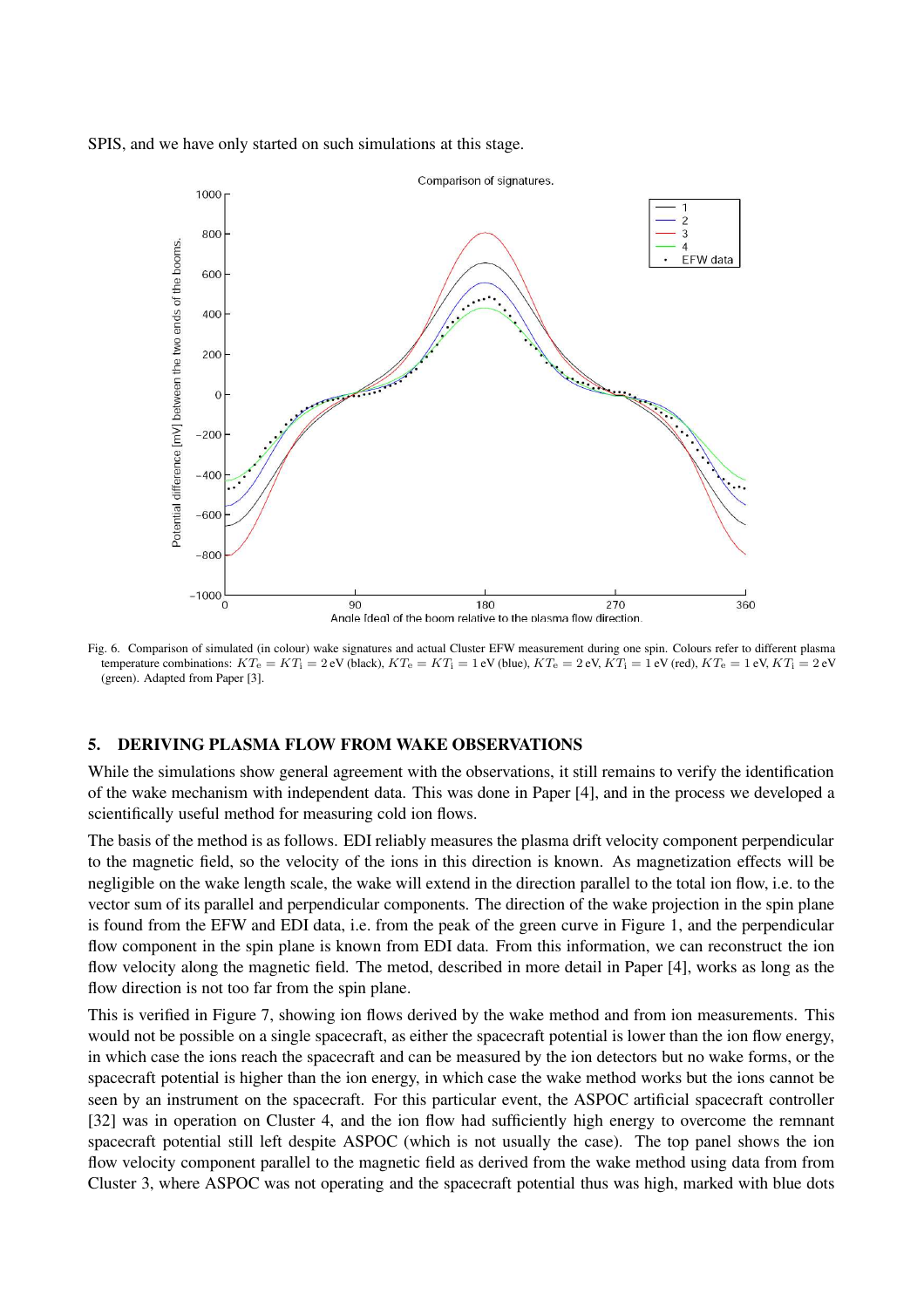

Fig. 7. Comparison of wake-derived parallell ion flow velocity on Cluster 3 to the same quantity derived from CIS ion data on Cluster 4. This comparison was possible because of operation of the ASPOC artificial spacecraft potential controller on Cluster 4, in combination with a higher than usual ion flow energy. Adapted from Paper [4].

for each spin with a red curve when averaged to one minute time resolution. The lower panel shows this sliding average, still in red, together with the parallell flow velocity from the CIS particle instrument on Cluster 4. The measurements agree as well as could be expected for a spacecraft separation of about  $0.5 \text{ R}_{\text{E}}$ . This verifies our interpretation of the EFW data as a wake signature, and provides us with a method to study the otherwise elusive polar wind ion flow.

# **6. CONCLUSION**

Our principal results can be summarized as follows:

- 1) Combining data from two electric field instruments based on very different principles, we can determine the existence of wakes caused by a flowing ion poulation hidden to the particle detectors because of the high spacecraft potential.
- 2) The wake formation has been verified using the particle in cell simulation codes PicUp3D and SPIS, giving good agreement to observed data.
- 3) The wake formation has also been verified by comparing to direct ion measurements in a rare case where the ions could be detected on one Cluster satellite, with its potential stabilized by artificial means, and the wake on another of the Cluster satellites.
- 4) The wake method can be used for studying the flow of ions of very low energy that are otherwise hidden to particle instruments because of high spacecraft potentials.

Spacecraft wakes may thus be useful as a means for deriving plasma properties, and not only be seen as a contamination to measured data.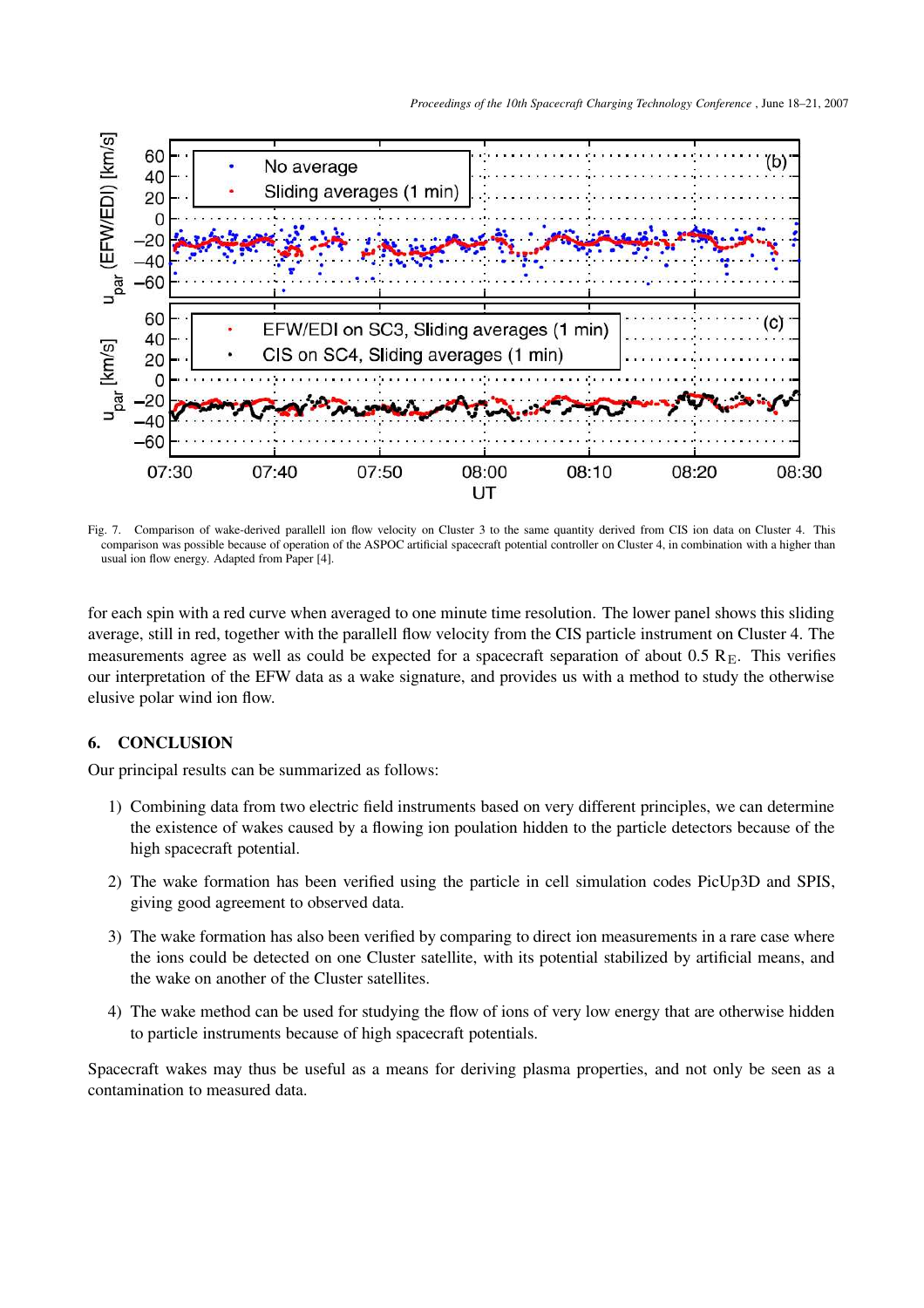### **Acknowledgements**

Many people have been involved in the studies presented here: thanks to Goetz Paschmann, Per-Arne Lindqvist, Jack Quinn Arne Pedersen, Forrest Mozer and many others for good cooperation and fruitful discussions. We wish also to thank the PicUp3D and SPIS developers, the SPIS sponsor ESA and the SPINE network for creating not only the SPIS code but also a stimulating scientific and human environment around it. In particular, thanks are due to Julien Forest, Alain Hilgers and Jean-François Roussel for a lot of help in the initial stages of our simulations.

## **References**

- [1] A. I. Eriksson, M. André, B. Klecker, H. Laakso, P.-A. Lindqvist, F. Mozer, G. Paschmann, A. Pedersen, J. Quinn, R. Torbert, K. Torkar, and H. Vaith. Electric field measurements on Cluster: comparing the double-probe and electron drift techniques. *Ann. Geophysicae*, 24:275–289, 2006.
- [2] E. Engwall and A. I. Eriksson. Double-probe measurements in cold tenuous space plasma flows. *IEEE Trans. Plasma Sci.*, 34:2071–2077, doi:10.1109/TPS.2006.883375, 2006.
- [3] E. Engwall, A. I. Eriksson, and J. Forest. Wake formation behind positively charged spacecraft in flowing tenuous plasmas. *Phys. Plasmas*, 13:062904, 2006.
- [4] E. Engwall, A. I. Eriksson, M. André, I. Dandouras, G. Paschmann, J. Quinn, and K. Torkar. Low-energy (order 10 ev) ion flow in the magnetotail lobes inferred from spacecraft wake observations. *Geophys. Res. Lett.*, 33:L06110, doi:10.1029/2005GL025179, 2006.
- [5] Erik Engwall. Cold magnetospheric plasma flows: Properties and interaction with spacecraft. Licentiate thesis, Department of Astronomy and Space Physics, Uppsala University, Sweden. Available at http://space.irfu.se, 2006.
- [6] E. Engwall, A. I. Eriksson, A. Pedersen, J. Forest, G. Paschmann, J. Quinn, R. Torbert, and K. Torkar. Wake effects on positively charged spacecraft in flowing tenuous plasmas: Cluster observations and modelling. In *Proceedings of the 8th Spacecraft Charging Technology Conference, Huntsville, October 2003*. NASA, 2004.
- [7] E. Engwall and A. I. Eriksson. Cold magnetospheric plasma flows and spacecraft wakes: PicUp3D simulations and Cluster data. In *Proceedings of the 9th International Spacecraft Science Technology Conference (SCTC-9)*. Japan Aerospace Exploration Agency, 2005.
- [8] E. Engwall and A. I. Eriksson. Cold magnetospheric plasma flows and spacecraft wakes: PicUp3D simulations and Cluster data. In *Proceedings of the 7th International Symposium for Space Simulations (ISSS-7)*, 2005.
- [9] C. P. Escoubet, A. Pedersen, R. Schmidt, and P. A. Lindqvist. Density in the magnetosphere inferred from ISEE 1 spacecraft potential. *J. Geophys. Res.*, 102:17595–17610, 1997.
- [10] G. Gustafsson, R. Boström, B. Holback, G. Holmgren, A. Lundgren, K. Stasiewicz, L. Ahlén, F. S. Mozer, D. Pankow, P. Harvey, P. Berg, R. Ulrich, A. Pedersen, R. Schmidt, A. Butler, A. W. C. Fransen, D. Klinge, M. Thomsen, C.-G. Fälthammar, P.-A. Lindqvist, S. Christenson, J. Holtet, B. Lybekk, T. A. Sten, P. Tanskanen, K. Lappalainen, and J. Wygant. The electric field and wave experiment for the Cluster mission. *Space. Sci. Rev.*, 79:137–156, 1997.
- [11] A. Pedersen, F. Mozer, and G. Gustafsson. Electric field measurements in a tenuous plasma with spherical double probes. In J. Borovsky, R. Pfaff, and D. Young, editors, *Measurement Techniques in Space Plasmas: Fields (AGU Geophysical Monograph 103)*, pages 1–12. American Geophysical Union, 1998.
- [12] G. Gustafsson, M. André, T. Carozzi, A. I. Eriksson, C.-G. Fälthammar, R. Grard, G. Holmgren, J. A.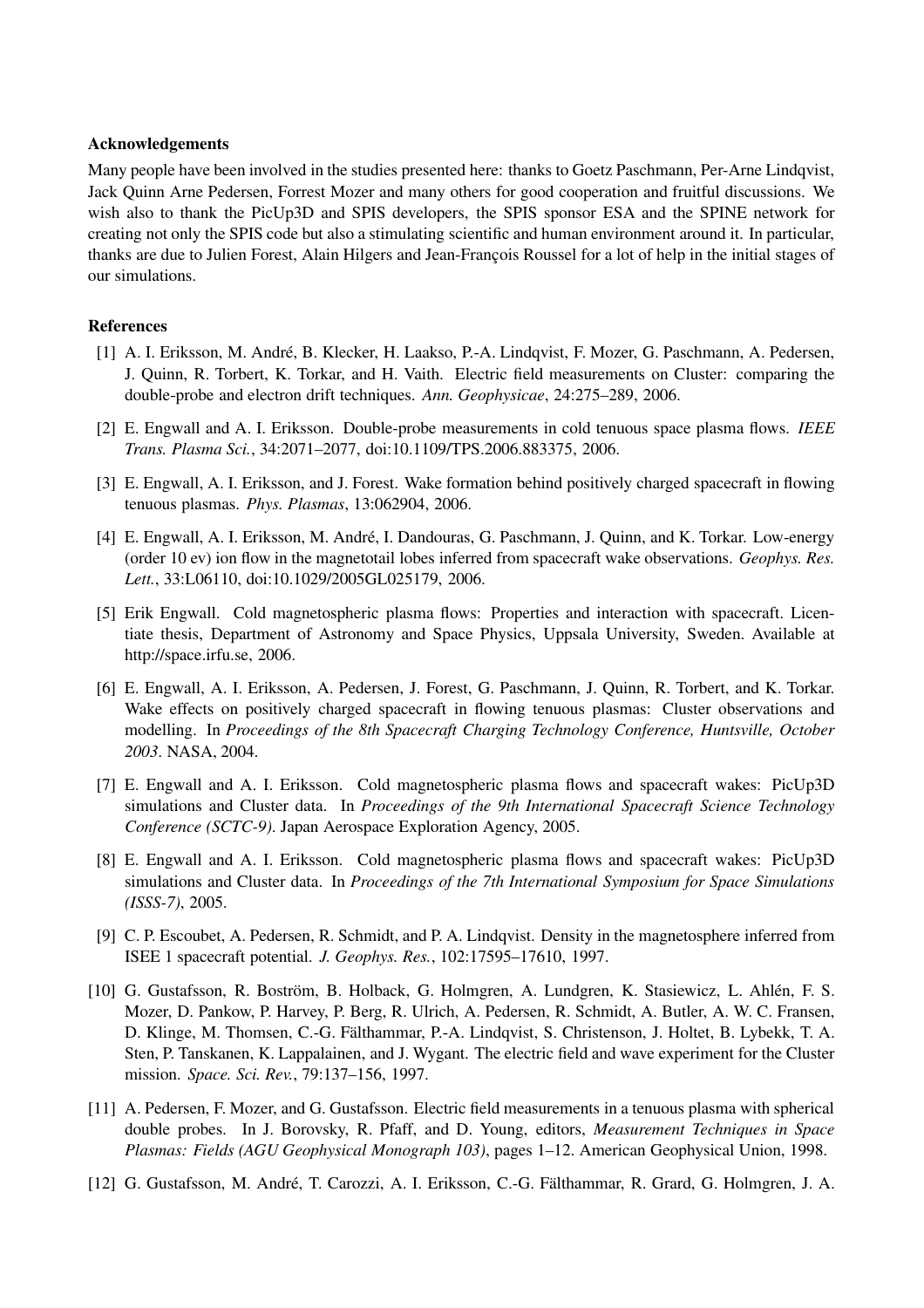Holtet, N. Ivchenko, T. Karlsson, Y. Khotyaintsev, S. Klimov, H. Laakso, P.-A. Lindqvist, B. Lybekk, G. Marklund, F. Mozer, K. Mursula, A. Pedersen, B. Popielawska, S. Savin, K. Stasiewicz, P. Tanskanen, A. Vaivads, , and J-E. Wahlund. First results of electric field and density observations by Cluster EFW based on initial months of operation. *Ann. Geophys.*, 19:1219–1240, 2001.

- [13] G. Paschmann, F. Melzner, R. Frenzel, H. Vaith, P. Parigger, U. Pagel, O.H. Bauer, G. Haerendel, W. Baumjohann, N. Scopke, R.B. Torbert, B. Briggs, J. Chan, K. Lynch, K. Morey, J.M. Quinn, D. Simpson, C. Young, C.E. McIlwain, W. Fillius, S.S. Kerr, R. Mahieu, and E.C. Whipple. The electron drift instrument for Cluster. *Space Science Reviews*, 79:233–269, 1997.
- [14] G. Paschmann, C. E. McIlwain, J. M. Quinn, R. B. Torbert, and E. C. Whipple. The electron drift technique for measuring electric and magnetic fields. In J. Borovsky, R. Pfaff, and D. Young, editors, *Measurement Techniques in Space Plasmas: Fields (AGU Geophysical Monograph 103)*, pages 29–38. American Geophysical Union, 1998.
- [15] G. Paschmann, J. M. Quinn, R. B. Torbert, H. Vaith, C. E. McIlwain, G. Haerendel, O. H. Bauer, T. Bauer, W. Baumjohann, W. Fillius, M. Förster, S. Frey, E. Georgescu, S. S. Kerr, C. A. Kletzing, H. Matsui, P. Puhl-Quinn, and E. C. Whipple. The electron drift instrument on Cluster: overview of first results. *Ann. Geophys.*, 19:1273–1288, 2001.
- [16] A. Balogh, M. W. Dunlop, S. W. H. Cowley, D. J. Southwood, J. G. Thomlinson, K.-H. Glassmeier, G. Musmann, H. Lühr, M. H. Acuña H. Fairfield, J. A. Slavin, W. Riedler, K. Schwingenschuh, and M. G. Kivelson. The Cluster magnetic field investigation. *Space. Sci. Rev.*, 79:56–91, 1997.
- [17] A. Balogh, C. M. Carr, M. H. Acuña, M. W. Dunlop, T. J. Beek, P. Brown, K.-H. Fornaçon, E. Georgescu, K.-H. Glassmeier, J. Harris, G. Musmann, T. Oddy, and K. Schwingenschuh. The Cluster magnetic field investigation: overview of in-flight performance and initial results. *Ann. Geophysicae*, 19:1207–1217, 2001.
- [18] H. Rème et al. The Cluster Ion Spectrometry (CIS) Experiment. *Space Sci. Rev.*, 79:303-350, January 1997.
- [19] H. Rème et al. First multispacecraft ion measurements in and near the Earth's magnetosphere with the identical Cluster ion spectrometry (CIS) experiment. *Ann. Geophysicae*, 19:1303–1354, 2001.
- [20] A. I. Eriksson, Y. Khotyaintsev, and P.-A. Lindqvist. Spacecraft wakes in the solar wind. In *Proceedings of the 10th International Spacecraft Charging Technology Conference (SCTC-10)*, 2007.
- [21] P.-A. Lindqvist, Y. Khotyaintsev, M. André, and A. I. Eriksson. EFW data in the Cluster active archive. In K. Fletcher, editor, *Proceedings of the Cluster and Double Star symposium: 5th anniversary of Cluster in space*, page 68.1. ESA SP-598, European Space Agency., 2006.
- [22] C. Cully, R. E. Ergun, and A. I. Eriksson. Electrostatic structure around spacecraft in tenuous plasmas. *J. Geophys. Res.*, accepted for publication, June 2007.
- [23] A. Pedersen. Solar wind and magnetosphere plasma diagnostics by spacecraft electrostatic potential measurements. *Ann. Geophysicae*, 13:118–129, 1995.
- [24] A. Pedersen, P. Decreau, P. Escoubet, G. Gustafsson, H. Laakso, P.-A. Lindqvist, B. Lybekk, F. Mozer, and A. Vaivads. Four-point high time resolution information on electron densities on Cluster. *Ann. Geophys,*, 19:1471–1481, 2001.
- [25] Y.-J. Su, J. L. Horwitz, T. E. Moore, L. Giles, M. O. Chandler, P. D. Craven, M. Hirahara, and C. J. Pollock. Polar wind survey with the thermal ion dynamics experiment/plasma source instrument suite aboard POLAR. *J. Geophys. Res.*, 103:29305–29337, 1998.